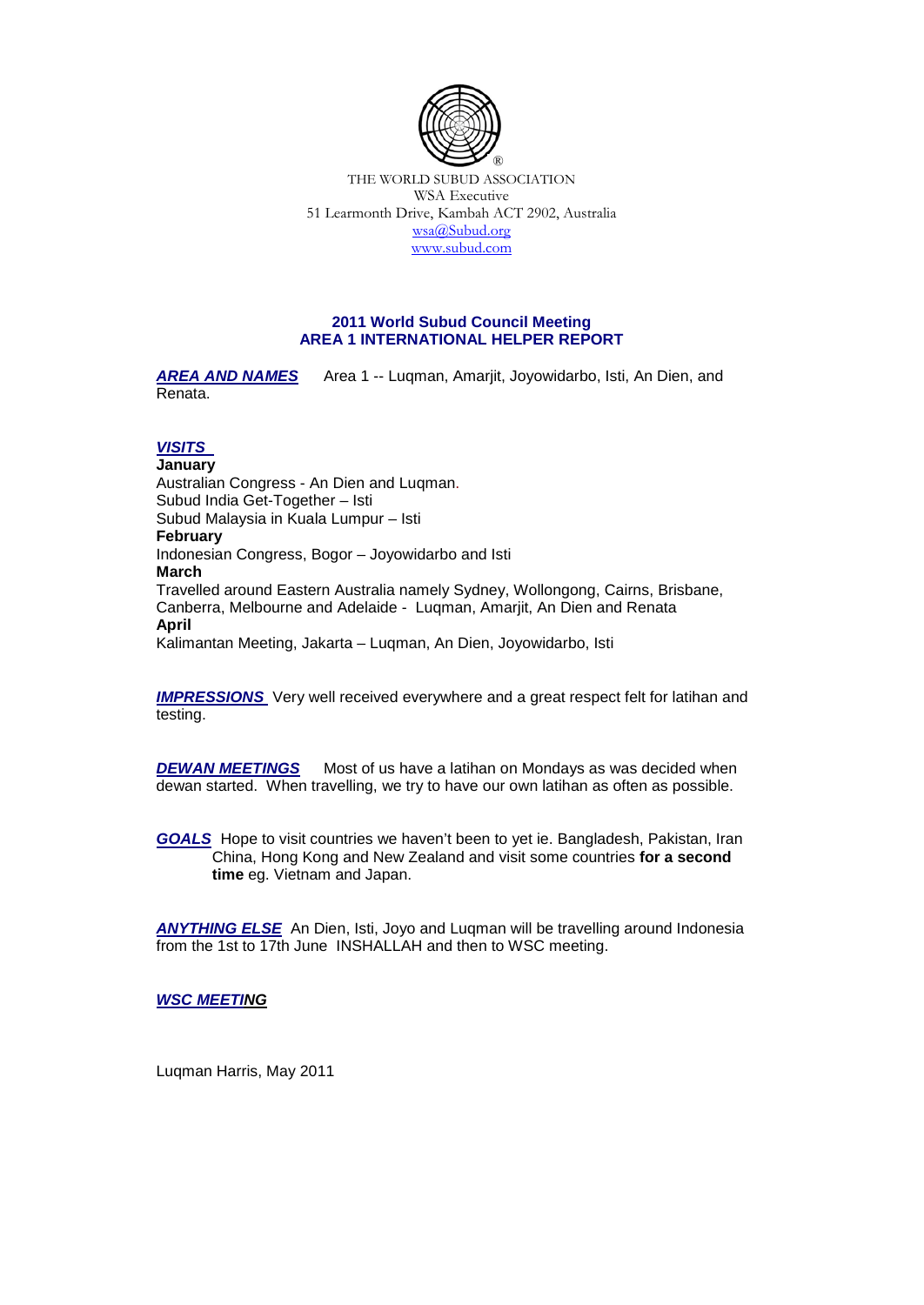| <b>2011 World Subud Council Meeting</b>                                                   |                                                                                                                                                                                           |                                                                                                                                                                                                                                                                                                                                                                    |                                                                                                                                                                                                                                                                                                                                    |  |
|-------------------------------------------------------------------------------------------|-------------------------------------------------------------------------------------------------------------------------------------------------------------------------------------------|--------------------------------------------------------------------------------------------------------------------------------------------------------------------------------------------------------------------------------------------------------------------------------------------------------------------------------------------------------------------|------------------------------------------------------------------------------------------------------------------------------------------------------------------------------------------------------------------------------------------------------------------------------------------------------------------------------------|--|
| <b>AREA 2 INTERNATIONAL HELPER REPORT</b>                                                 |                                                                                                                                                                                           |                                                                                                                                                                                                                                                                                                                                                                    |                                                                                                                                                                                                                                                                                                                                    |  |
| <b>Area and Names</b>                                                                     | AREA 2: HASSAN, HAMISH, LAWRENCE, RAGNA, DORINDA,<br><b>ELISABETH</b>                                                                                                                     |                                                                                                                                                                                                                                                                                                                                                                    |                                                                                                                                                                                                                                                                                                                                    |  |
| <b>VISITS</b><br>Which countries have you<br>wisited and when?                            | Ireland<br>Holland<br>Russia<br>Ucraine<br><b>Israel</b><br>Poland<br>Lebanon<br>Angola<br>Holland<br>Hungary<br>Portugal<br>Zone 3                                                       | August 2010- June 2011<br>9th - 17th September<br>Czech Rep. 25th - 29th September<br>Scandinavia 1st - 24th October<br>23rd - 25th October<br>26thNov.-1stDecember<br>12th - 21st February<br>17th - 23rd March<br>26thMarch-3rd April<br>15th - 24th April<br>28th April - 9th May<br>16th - 22nd May<br>$18th - 21nd$ May<br>23rd - 26th May<br>27th - 30th May | Dorinda, Hassan<br>Dorinda, Hassan<br>Dorinda, Ragna, Lawrence<br>Dorinda, Hassan<br>Hassan, Ragna, Elisabeth<br>Lawrence, Elisabeth<br>Hamish, Elisabeth<br>Dorinda, Hassan<br>Dorinda, Hassan<br>Lawrence, Elisabeth<br>Ragna, Hassan, Lawrence<br>Lawrence<br>Lawrence, Ragna<br>Lawrence, Ragna, Hassan,<br>Dorinda, Elisabeth |  |
| <b>IMPRESSIONS</b><br>Please report on the most<br>important aspects of your<br>trips.    |                                                                                                                                                                                           | please see our reports for this!                                                                                                                                                                                                                                                                                                                                   |                                                                                                                                                                                                                                                                                                                                    |  |
| <b>DEWAN MEETINGS</b><br>Any information to share<br>with the council.                    | November 2010 - Hassan, Hamish, Lawrence, Dorinda, Ragna,<br>Elisabeth<br>Without any group obligations - most important for the growing-together<br>of our dewan and to plan future work |                                                                                                                                                                                                                                                                                                                                                                    |                                                                                                                                                                                                                                                                                                                                    |  |
| <b>GOALS</b><br>What are your goals for<br>the coming year?                               | visits to Nigeria, Congo and the Zone 5 & 6 meeting besides other<br>countries                                                                                                            |                                                                                                                                                                                                                                                                                                                                                                    |                                                                                                                                                                                                                                                                                                                                    |  |
| <b>ANYTHING ELSE</b>                                                                      | -future WSC-meetings with no parallel activities<br>-IH-support to WSC<br>-how to reduce burocracy without reducing effectiveness                                                         |                                                                                                                                                                                                                                                                                                                                                                    |                                                                                                                                                                                                                                                                                                                                    |  |
| <b>WSC MEETING</b><br>What would you like to<br>see addressed at the 2011<br>WSC meeting? | How can we reduce on bureaucracy without reducing in effectiveness?<br>Planning next Council Meeting with no parallel activities going on!<br>How can we best serve the Council?          |                                                                                                                                                                                                                                                                                                                                                                    |                                                                                                                                                                                                                                                                                                                                    |  |

Г

ī